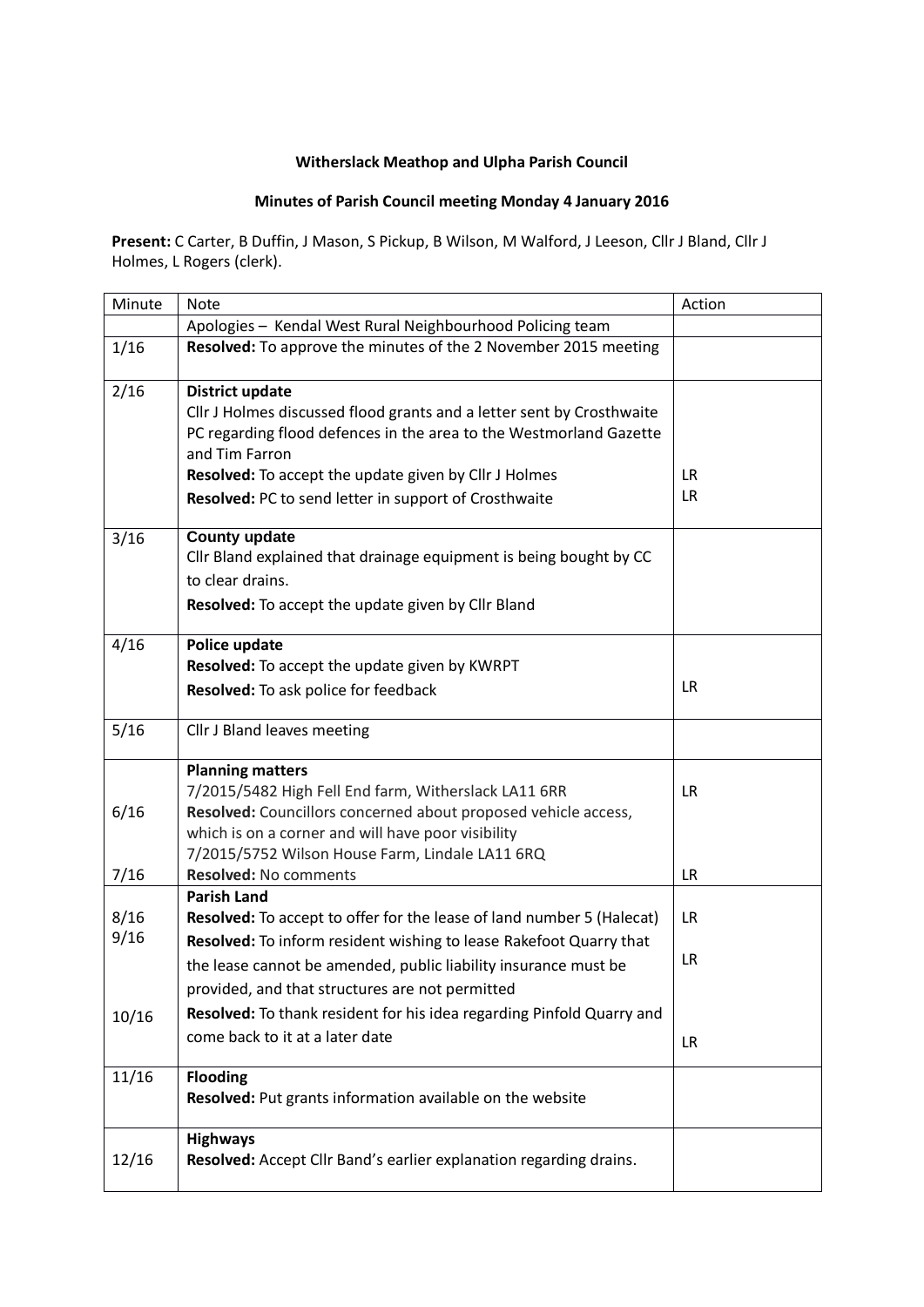| 13/16 | Resolved: SID will not be used again until further notice. Find out if |           |
|-------|------------------------------------------------------------------------|-----------|
|       | PC needs to pay excess from when it was damaged at Crook.              |           |
|       | Resolved: Accept the feedback from the A590 meeting given by Cllrs     |           |
| 14/16 | <b>B Duffin and S Pickup</b>                                           |           |
| 15/16 | <b>Parish boundaries</b>                                               |           |
|       | Resolved: Postpone until the summer                                    |           |
| 16/16 | <b>Electoral review of South Lakeland</b>                              |           |
|       | Resolved: Respond to Boundary Commission with the council view         | <b>LR</b> |
|       | that they would like things to remain as they are                      |           |
| 17/16 | <b>Land Trust meeting</b>                                              |           |
|       | Resolved: Cllr J Leeson to attend meeting and report back              | JL        |
| 18/16 | <b>Parish Magazine</b>                                                 |           |
|       | Resolved: To send the magazine an update of this meeting and date      | LR.       |
|       | of next meeting                                                        |           |
| 19/16 | Asset register review                                                  |           |
|       | Resolved: To take off marquee and add noticeboards and                 | LR.       |
|       | interpretive boards                                                    |           |
| 20/16 | <b>Risk assessment review</b>                                          |           |
|       | Resolved: No changes are required                                      |           |
|       | <b>Financial matters</b>                                               |           |
| 21/16 | Resolved: To raise the budget on items on which the proposed           | <b>LR</b> |
|       | expenditure has been deemed too small                                  |           |
|       | Resolved: To accept the bank reconciliation to the end of November     |           |
| 22/16 | 2015                                                                   | <b>LR</b> |
| 23/16 | Resolved: Precept set at proposed budget                               | LR        |
| 24/16 | Resolved: To defer decision whether to opt out of audit procurement    |           |
|       | process until March, by which time further information will have       |           |
|       | been provided                                                          |           |
| 25/16 | Resolved: Cancel standing order to L Rogers and set up s/o to K Price  | LR.       |
|       | <b>Payments</b>                                                        |           |
| 26/16 | Resolved: The authorise cheque payments to L Rogers (working from      |           |
|       |                                                                        |           |
|       | home allowance); Diane Malley (PAYE), P Hudson (Handyman),             |           |
|       | Treble 3 (domain name renewal)                                         |           |
|       |                                                                        |           |
| 27/16 | Items for next agenda                                                  |           |
|       | Parish Land at Derby Arms                                              |           |
|       | Drain issues in Witherslack                                            |           |
|       | Land Trust meeting<br>Audit procurement changes                        |           |